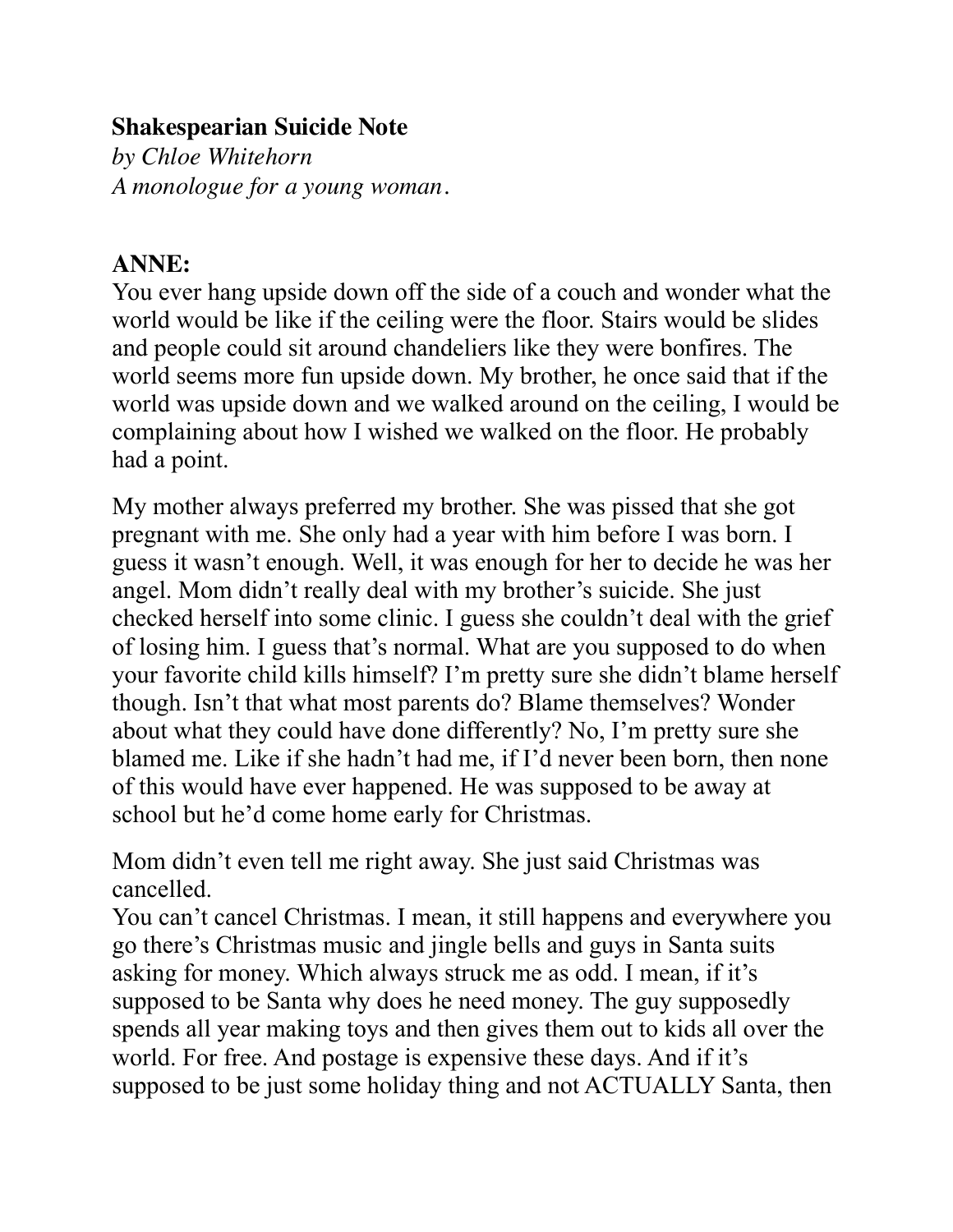why don't you see any people dressed up as menorahs ringing bells on street corners asking for donations. I could have been a smart ass and asked if Hanukkah was cancelled too, but I could tell from her tone that it wasn't, well... it was serious.

She didn't talk to me for 2 months. I came home but she wasn't here. I was informed of my brother's suicide by the police officers taking the yellow tape off my house. When she finally did talk to me, she wouldn't talk about him. I kept asking about his suicide note. I mean no one commits suicide without leaving a note. Otherwise how would you know it was suicide? You should really leave a note anytime you need to say goodbye and you can't do it in person. Break ups can be like that too. Well, you should really do that in person, but if you can't... a letter is good. Better than an email or a MSN message. But face-to-face is always best. And if you can't do that, a YouTube video is always a good option. Very public though.

She wouldn't even tell me how he died so I had to keep asking. Maybe he tripped in the bathtub while shaving and he slit his wrists. Or maybe he was trying to adjust the satellite dish and fell out of the window. Maybe he was into erotic asphyxiation where you strangle yourself to reduce oxygen to the brain to enhance sexual pleasure and he just accidentally hung himself. That happens. I think I remember seeing that on CSI once.

I love CSI Miami. Not that I really like it, I mean it's exactly the same as regular CSI, but it's in Miami. I like it because of Horatio Cane. Well, the actor who plays him. I watch it because I want to learn to talk the way he does. Everything he says, everything regardless of how mundane it is, sounds like it is the MOST IMPORTANT INFORMATION ... YOU WILL EVER NEED... TO HEAR. Doesn't matter what it is. He could be talking about who the murderer is or telling a janitor the bathroom was out of toilet paper. People listen to someone who talks like that. I would love for people to listen to me like that.

Nobody really listens to me. People watch my YouTube videos though. I can tell 'cause it tells you the number of views, but in person, people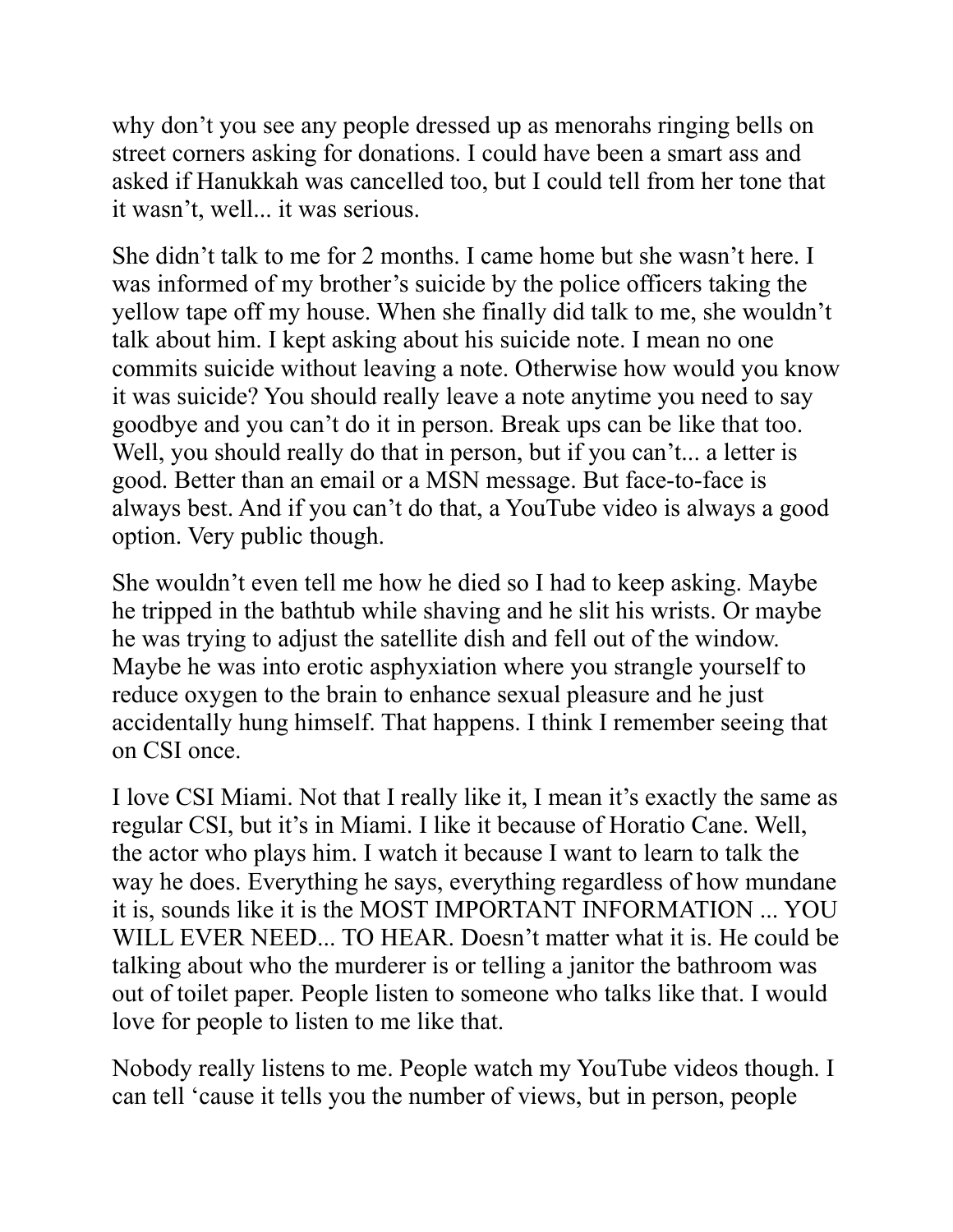don't listen to me. They like to talk about themselves. The easiest way to get someone to like you is to spend an hour with them getting them to talk about themselves. After that they feel connected to you, like you've really bonded and have a lot in common. But I've asked all the questions. I listen really well. That's all people really want. Someone to listen to them. Talk about themselves. And after all that time, the only stuff they've learnt about me is in the shrapnel of the conversation.

My mom says she listens to me but talking to my mom is like talking to an aquarium. Eventually she just blurted out "He shot himself in the head with my gun!" Who says that?

I guess she thought better of it afterwards. Maybe her psychiatrist told her that was a mean thing to do and one day I'd grow up and be in therapy and figure out that everything was my mother's fault. Or maybe she thought I might commit suicide too. And then what would the PTA think?

She went on a huge therapy kick. She dragged me to a psychologist—he wanted me to keep a diary. Fat chance. Then there was SOS. Survivors of Suicide. It's like AA for people whose family members have killed themselves. There was a lot of *(standing up)*"Hi, my name is Anne and my brother committed suicide". "Hi Anne." I think she thought saying it over and over would make the words mean more. "Until a survivor verbalizes his or her feelings, the survivor is unable to accept the loss and move on."

Yeah, we're called survivors. Like some weird game show with challenges minus the whole gross bug eating thing.

In therapy they made us play that trust game. You know, the one where you close your eyes and fall backward and somebody is supposed to catch you. I think the purpose was to prove that we were able to trust that our loved one weren't going to leave us, that they would still be there. Do you know what it's like to not be able to trust your mother enough to play the game properly?